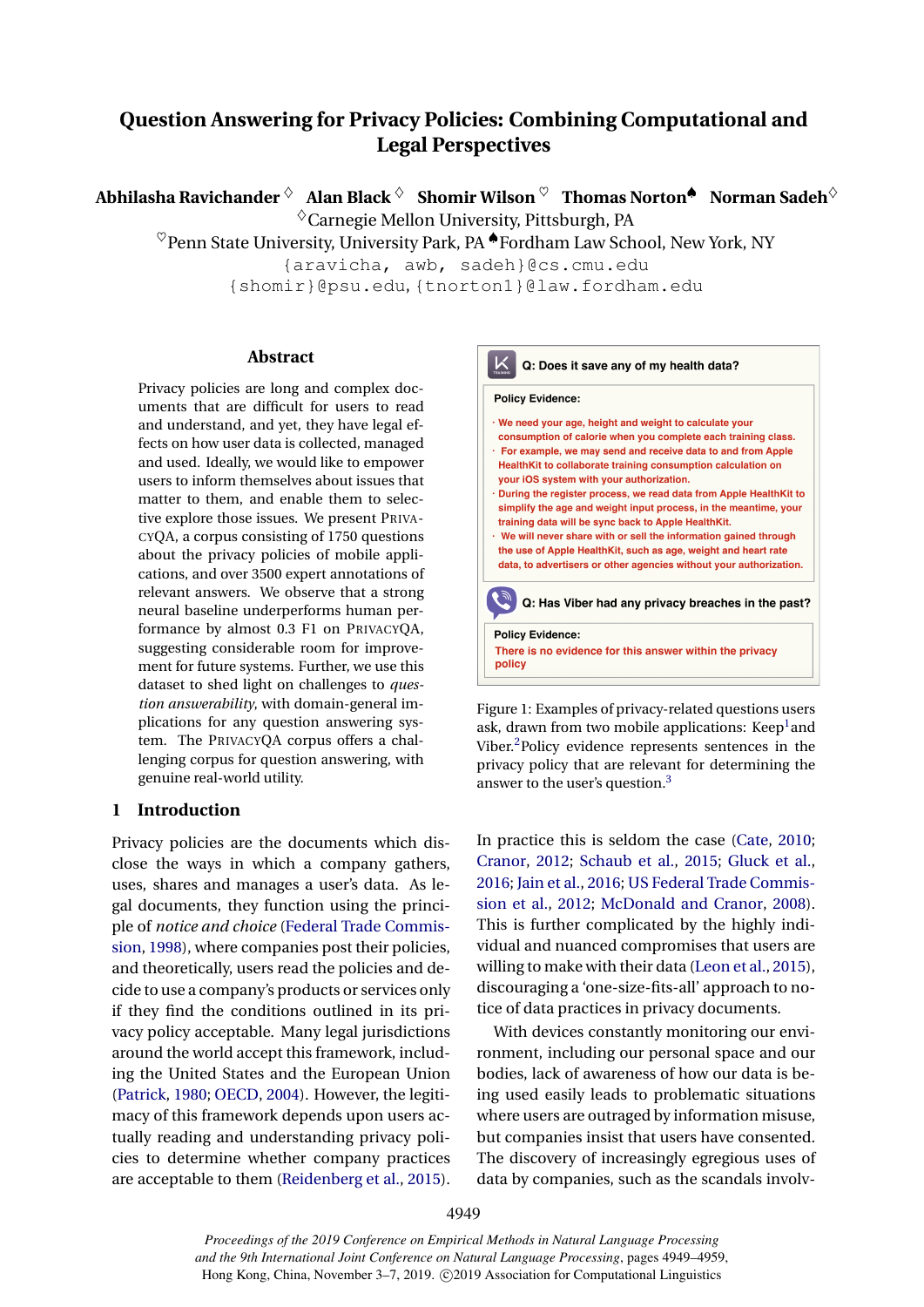ing Facebook and Cambridge Analytica [\(Cadwal](#page-8-4)[ladr and Graham-Harrison,](#page-8-4) [2018\)](#page-8-4), have further brought public attention to the privacy concerns of the internet and ubiquitous computing. This makes privacy a well-motivated application domain for NLP researchers, where advances in enabling users to quickly identify the privacy issues most salient to them can potentially have large real-world impact.

Motivated by this need, we contribute PRI-VACYQA, a corpus consisting of 1750 questions about the contents of privacy policies<sup>[4](#page-1-0)</sup>, paired with over 3500 expert annotations. The goal of this effort is to kickstart the development of question-answering methods for this domain, to address the (unrealistic) expectation that a large population should be reading many policies per day. In doing so, we identify several understudied challenges to our ability to answer these questions, with broad implications for systems seeking to serve users' information-seeking intent. By releasing this resource, we hope to provide an impetus to develop systems capable of language understanding in this increasingly important domain.[5](#page-1-1)

# **2 Related Work**

Prior work has aimed to make privacy policies easier to understand. Prescriptive approaches towards communicating privacy information [\(Kelley et al.,](#page-9-4) [2009;](#page-9-4) [Micheti et al.,](#page-9-5) [2010;](#page-9-5) [Cranor,](#page-8-5) [2003\)](#page-8-5) have not been widely adopted by industry. Recently, there have been significant research effort devoted to understanding privacy policies by leveraging NLP techniques [\(Sadeh et al.,](#page-10-4) [2013;](#page-10-4) [Liu et al.,](#page-9-6) [2016;](#page-9-6) [Oltramari](#page-9-7) [et al.,](#page-9-7) [2017;](#page-9-7) [Mysore Sathyendra et al.,](#page-9-8) [2017;](#page-9-8) [Wil](#page-10-5)[son et al.,](#page-10-5) [2017\)](#page-10-5), especially by identifying specific data practices within a privacy policy. We adopt a personalized approach to understanding privacy policies, that allows users to query a document and selectively explore content salient to them. Most similar is the PolisisQA corpus [\(Harkous et al.,](#page-9-9) [2018\)](#page-9-9), which examines questions users ask corporations on Twitter. Our approach differs in several ways: 1) The PRIVACYQA dataset is larger, containing 10x as many questions and answers. 2) Answers are formulated by domain experts with legal training. <sup>[6](#page-1-2)</sup> 3) PRIVA-CYQA includes diverse question types, including unanswerable and subjective questions.

Our work is also related to reading comprehension in the open domain, which is frequently based upon Wikipedia passages [\(Rajpurkar et al.,](#page-10-6) [2016,](#page-10-6) [2018;](#page-10-7) [Joshi et al.,](#page-9-10) [2017;](#page-9-10) [Choi et al.,](#page-8-6) [2018\)](#page-8-6) and news articles [\(Trischler et al.,](#page-10-8) [2016;](#page-10-8) [Her](#page-9-11)[mann et al.,](#page-9-11) [2015;](#page-9-11) [Onishi et al.,](#page-10-9) [2016\)](#page-10-9). Table[.1](#page-2-0) presents the desirable attributes our dataset shares with past approaches. This work is also tied into research in applying NLP approaches to legal documents [\(Monroy et al.,](#page-9-12) [2009;](#page-9-12) [Quaresma](#page-10-10) [and Rodrigues,](#page-10-10) [2005;](#page-10-10) [Do et al.,](#page-8-7) [2017;](#page-8-7) [Kim et al.,](#page-9-13) [2015;](#page-9-13) [Liu et al.,](#page-9-14) [2015;](#page-9-14) [Mollá and Vicedo,](#page-9-15) [2007;](#page-9-15) [Frank et al.,](#page-8-8) [2007\)](#page-8-8). While privacy policies have legal implications, their intended audience consists of the general public rather than individuals with legal expertise. This arrangement is problematic because the entities that write privacy policies often have different goals than the audience. [Feng et al.](#page-8-9) [\(2015\)](#page-8-9); [Tan et al.](#page-10-11) [\(2016\)](#page-10-11) examine question answering in the insurance domain, another specialized domain similar to privacy, where the intended audience is the general public.

# **3 Data Collection**

We describe the data collection methodology used to construct PRIVACYQA. With the goal of achieving broad coverage across application types, we collect privacy policies from 35 mobile applications representing a number of dif-ferent categories in the Google Play Store.<sup>[7](#page-1-3)[8](#page-1-4)</sup> One of our goals is to include both policies from well-known applications, which are likely to have carefully-constructed privacy policies, and lesser-known applications with smaller install bases, whose policies might be considerably less sophisticated. Thus, setting 5 million installs as a threshold, we ensure each category

<sup>1</sup>[https://play.google.com/store/apps/](https://play.google.com/store/apps/details?id=com.gotokeep.keep.intl)

[details?id=com.gotokeep.keep.intl](https://play.google.com/store/apps/details?id=com.gotokeep.keep.intl) <sup>2</sup>[https://play.google.com/store/apps/](https://play.google.com/store/apps/details?id=com.viber.voip) [details?id=com.viber.voip](https://play.google.com/store/apps/details?id=com.viber.voip)

 $3A$  question might not have any supporting evidence for an answer within the privacy policy.

<span id="page-1-1"></span><span id="page-1-0"></span><sup>&</sup>lt;sup>4</sup>All privacy policies in this corpus are in English.

<sup>5</sup>PRIVACYQAis freely available at [https://github.](https://github.com/AbhilashaRavichander/PrivacyQA_EMNLP) [com/AbhilashaRavichander/PrivacyQA\\_EMNLP](https://github.com/AbhilashaRavichander/PrivacyQA_EMNLP).

<span id="page-1-2"></span><sup>&</sup>lt;sup>6</sup>This choice was made as privacy policies are legal documents, and require careful expert understanding in order to be interpreted correctly.

<span id="page-1-3"></span><sup>7</sup>We choose categories that occupy atleast a 2% share of all application categories on the Play Store [\(Story et al.,](#page-10-12) [2018\)](#page-10-12)

<span id="page-1-4"></span><sup>8</sup>As of April 1, 2018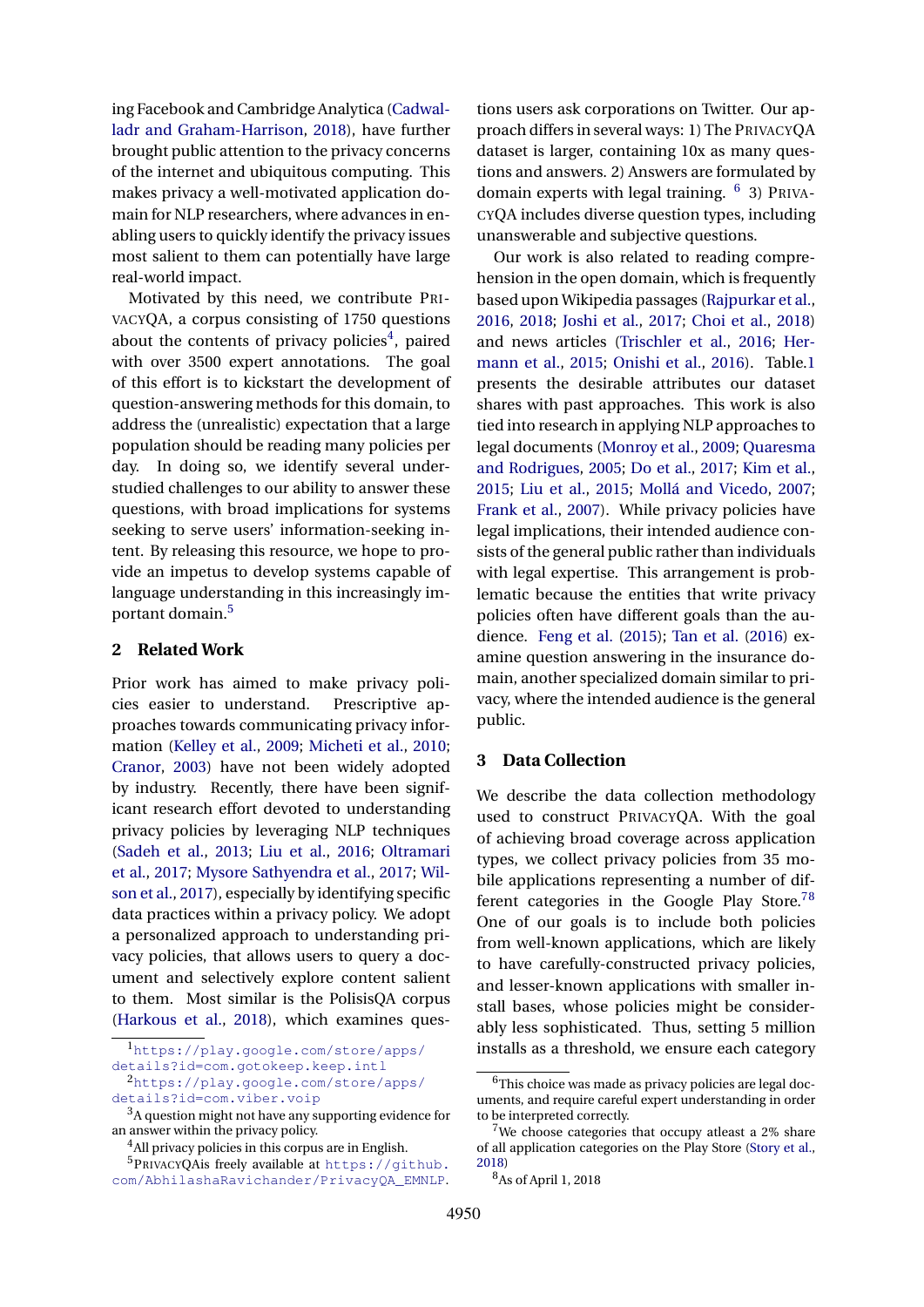<span id="page-2-0"></span>

| Dataset                                                                                                                                                                                                                                                    | Document<br>Source                                                                             | Expert<br>Annotator | Simple<br>Evaluation | Unanswerable<br><b>Ouestions</b> | Asker Cannot<br>See Evidence |
|------------------------------------------------------------------------------------------------------------------------------------------------------------------------------------------------------------------------------------------------------------|------------------------------------------------------------------------------------------------|---------------------|----------------------|----------------------------------|------------------------------|
| PrivacyOA                                                                                                                                                                                                                                                  | <b>Privacy Policies</b>                                                                        |                     |                      |                                  |                              |
| NarrativeQA (Kočiskỳ et al., 2018)<br>Insurance QA (Feng et al., 2015)<br>TriviaOA (Joshi et al., 2017)<br>SQuAD 1.0 (Rajpurkar et al., 2016)<br>SQuAD 2.0 (Rajpurkar et al., 2018)<br>MS Marco (Nguyen et al., 2016)<br>MC Test (Richardson et al., 2013) | <b>Fiction</b><br>Insurance<br>Wikipedia<br>Wikipedia<br>Wikipedia<br>Web Documents<br>Fiction |                     |                      |                                  |                              |
| NewsOA (Trischler et al., 2016)                                                                                                                                                                                                                            | News Articles                                                                                  |                     |                      |                                  |                              |

Table 1: Comparison of PRIVACYQAdataset to other question answering datasets. Expert annotator indicates domain expertise of the answer provider. Simple evaluation indicates the presence of an automatically calculable evaluation metric. Unanswerable questions indicates if the respective corpus includes unanswerable questions. 'Asker Cannot See Evidence' indicates that the asker of the question was not shown evidence from the document at the time of formulating questions.

<span id="page-2-2"></span>

Figure 2: User interface for question elicitation.

includes applications with installs on both sides of this threshold.[9](#page-2-1) All policies included in the corpus are in English, and were collected before April 1, 2018, predating many companies' GDPRfocused [\(Voigt and Von dem Bussche,](#page-10-14) [2017\)](#page-10-14) updates. We leave it to future studies [\(Gallé et al.,](#page-8-10) [2019\)](#page-8-10) to look at the impact of the GDPR (e.g., to what extent GDPR requirements contribute to making it possible to provide users with more informative answers, and to what extent their disclosures continue to omit issues that matter to users).

#### **3.1 Crowdsourced Question Elicitation**

The intended audience for privacy policies consists of the general public. This informs the decision to elicit questions from crowdworkers on the contents of privacy policies. We choose not to show the contents of privacy policies to crowdworkers, a procedure motivated by a desire to avoid inadvertent biases [\(Weissenborn](#page-10-15) [et al.,](#page-10-15) [2017;](#page-10-15) [Kaushik and Lipton,](#page-9-18) [2018;](#page-9-18) [Poliak](#page-10-16) [et al.,](#page-10-16) [2018;](#page-10-16) [Gururangan et al.,](#page-9-19) [2018;](#page-9-19) [Naik et al.,](#page-9-20) [2018\)](#page-9-20), and encourage crowdworkers to ask a variety of questions beyond only asking questions based on practices described in the document.

Instead, crowdworkers are presented with public information about a mobile application available on the Google Play Store including its name, description and navigable screenshots. Figure [2](#page-2-2) shows an example of our user interface.[10](#page-2-3) Crowdworkers are asked to imagine they have access to a trusted third-party privacy assistant, to whom they can ask any privacy question about a given mobile application. We use the Amazon Mechanical Turk platform $11$  and recruit crowdworkers who have been conferred "master" status and are located within the United States of America. Turkers are asked to provide five questions per mobile application, and are paid \$2 per assignment, taking ~eight minutes to complete the task.

<span id="page-2-1"></span><sup>&</sup>lt;sup>9</sup>The final application categories represented in the corpus consist of books, business, education, entertainment, lifestyle, music, health, news, personalization, photography, productivity, tools, travel and game applications.

<span id="page-2-3"></span> $10$ Color blindness affects approximately 4.5% of the worlds population [\(Deeb,](#page-8-11) [2005\)](#page-8-11) We design all our crowdworker user interfaces to accommodate red-green color blindness.

<span id="page-2-4"></span><sup>11</sup><https://www.mturk.com/>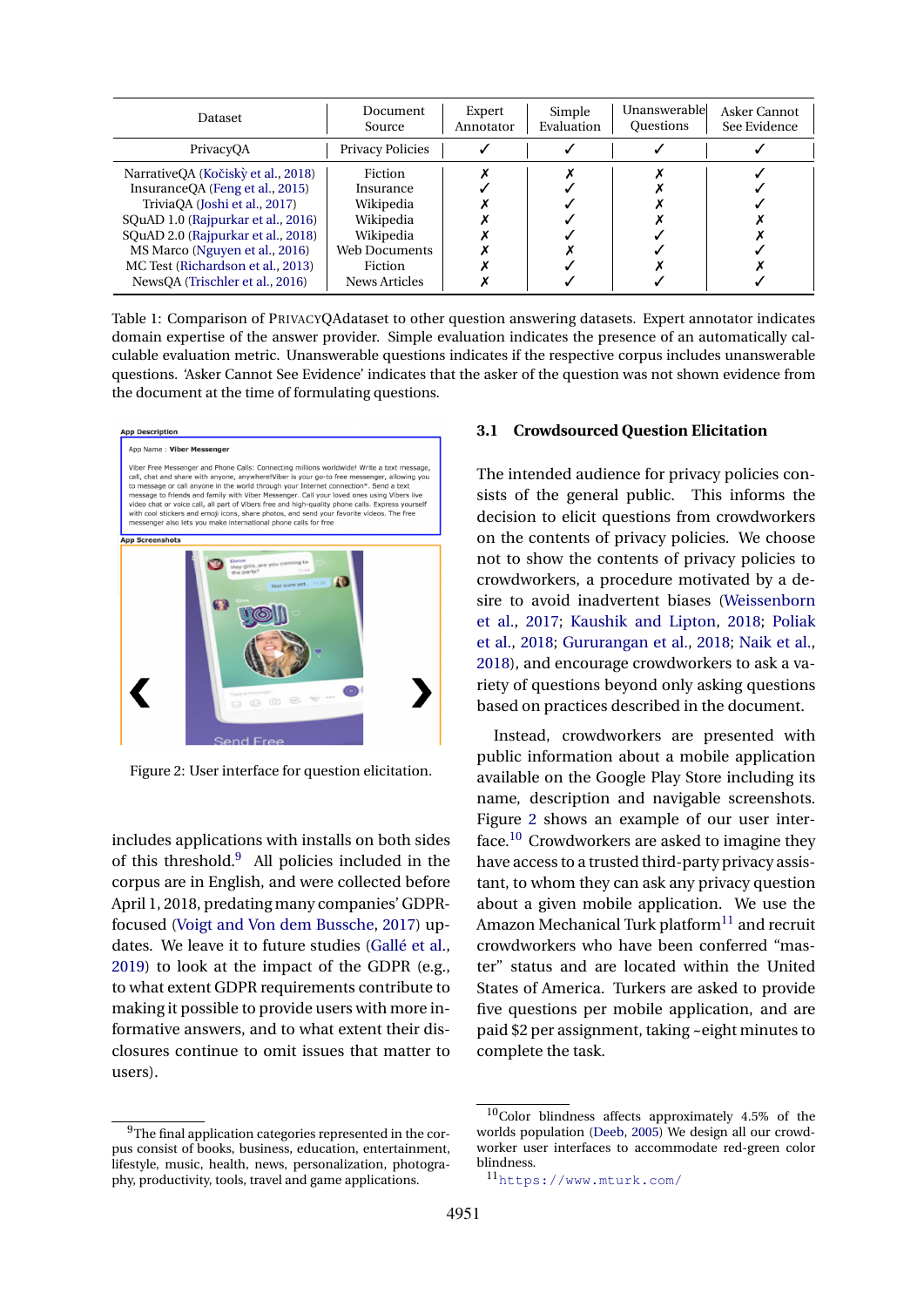<span id="page-3-0"></span>

| Word          | $(\%)$ | Example Question From PRIVACYQA                                           |
|---------------|--------|---------------------------------------------------------------------------|
| Will          | 13.03  | will my data be sold or available<br>to be used by third party entities?  |
| Do            | 2.70   | do you sell any of my information                                         |
| What          | 1.84   | what is the worst case scenario of<br>giving my information to this game? |
| Are           | 1.60   | are there any safety concerns i<br>should know about using this app?      |
| Can/<br>could | 1.47   | can i control who sees my data?                                           |
| How           | 1.40   | how secure is my stored data?                                             |
| Where         | 1.14   | where is my account info and<br>online activity stored?                   |
| Has           | 0.69   | has there ever been a security breach?                                    |
| Ιf            | 0.61   | if i delete the app will you keep my data?                                |
| Does          | 0.46   | does the app save the addresses<br>that i enter?                          |

Table 2: Ten most frequent first words in questions in the PRIVACYQA dataset. We observe high lexical diversity in prefixes with 35 unique first word types and 131 unique combinations of first and second words.

# **3.2 Answer Selection**

To identify legally sound answers, we recruit seven experts with legal training to construct answers to Turker questions. Experts identify relevant evidence within the privacy policy, as well as provide meta-annotation on the question's relevance, subjectivity, OPP-115 category [\(Wilson et al.,](#page-10-17) [2016\)](#page-10-17), and how likely any privacy policy is to contain the answer to the question asked.

## **3.3 Analysis**

Table[.4](#page-4-0) presents aggregate statistics of the PRI-VACYQA dataset. 1750 questions are posed to our imaginary privacy assistant over 35 mobile applications and their associated privacy documents. As an initial step, we formulate the problem of answering user questions as an extractive sentence selection task, ignoring for now background knowledge, statistical data and legal expertise that could otherwise be brought to bear. The dataset is partitioned into a training set featuring 27 mobile applications and 1350 questions, and a test set consisting of 400 questions over 8 policy documents. This ensures that documents in training and test splits are mutually exclusive. Every question is answered by at least one expert. In addition, in order to estimate annotation reliability and provide for better evaluation, every question in the test set is answered by at least two additional experts.

Table [2](#page-3-0) describes the distribution over first words of questions posed by crowdworkers. We also observe low redundancy in the questions posed by crowdworkers over each policy, with each policy receiving ~49.94 unique questions despite crowdworkers independently posing questions. Questions are on average 8.4 words long. As declining to answer a question can be a legally sound response but is seldom practically useful, answers to questions where a minority of experts abstain to answer are filtered from the dataset. Privacy policies are ~3000 words long on average. The answers to the question asked by the users typically have ~100 words of evidence in the privacy policy document.

## **3.3.1 Categories of Questions**

Questions are organized under nine categories from the OPP-115 Corpus annotation scheme [\(Wilson et al.,](#page-10-17) [2016\)](#page-10-17):

- 1. First Party Collection/Use: What, why and how information is collected by the service provider
- 2. Third Party Sharing/Collection: What, why and how information shared with or collected by third parties
- 3. Data Security: Protection measures for user information
- 4. Data Retention: How long user information will be stored
- 5. User Choice/Control: Control options available to users
- 6. User Access, Edit and Deletion: If/how users can access, edit or delete information
- 7. Policy Change: Informing users if policy information has been changed
- 8. International and Specific Audiences: Practices pertaining to a specific group of users
- 9. Other: General text, contact information or practices not covered by other categories.

For each question, domain experts indicate one or more<sup>[12](#page-3-1)</sup> relevant OPP-115 categories. We mark a category as relevant to a question if it is identified as such by at least two annotators. If no such category exists, the category is marked

<span id="page-3-1"></span><sup>12</sup>For example, some questions such as *'What information of mine is collected by this app and who is it shared with?'* can be identified as falling under both first party data/collection and third party collection/sharing categories.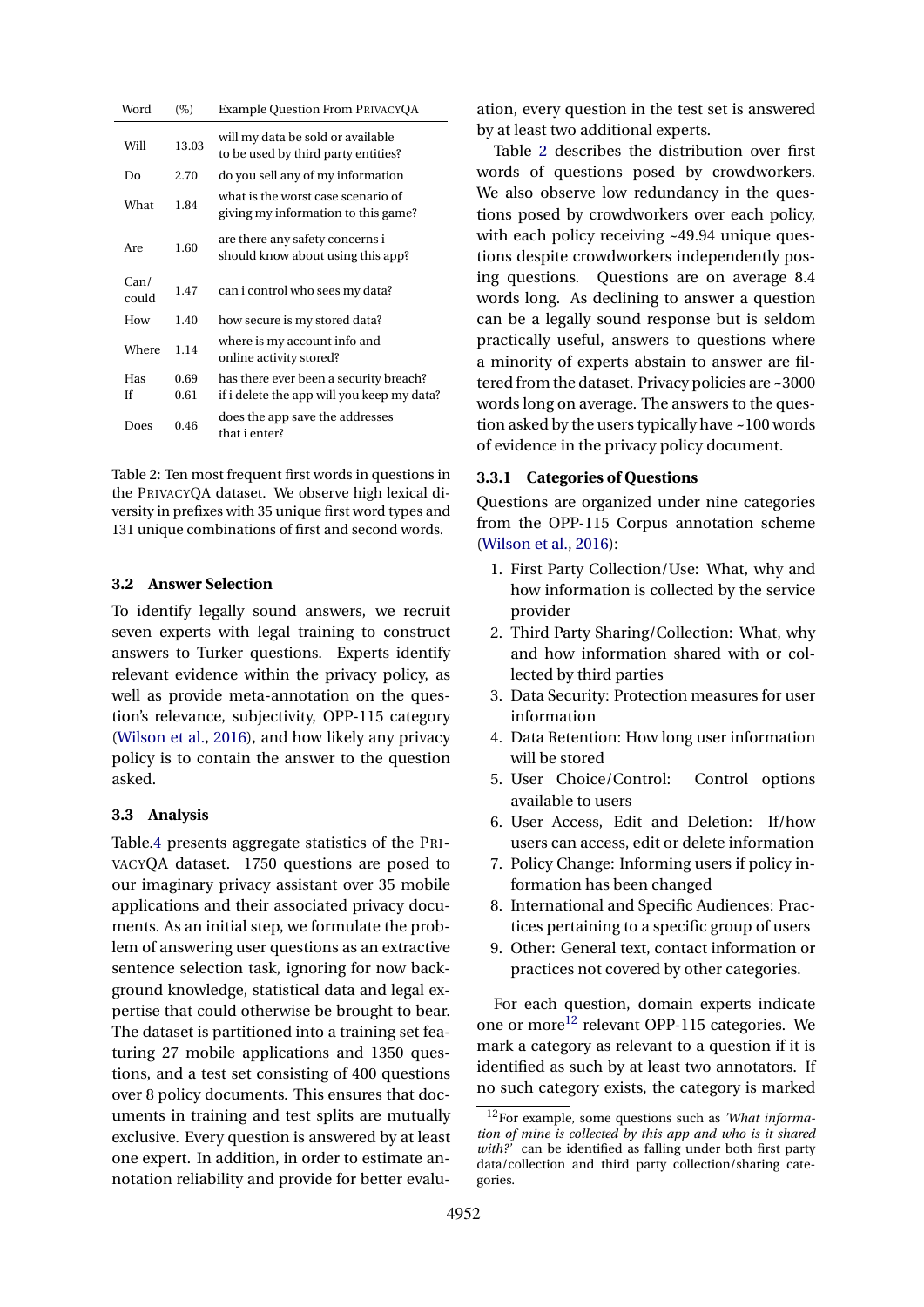<span id="page-4-1"></span>

| <b>Privacy Practice</b>                     | Proportion | <b>Example Question From PRIVACYQA</b>             |
|---------------------------------------------|------------|----------------------------------------------------|
| <b>First Party Collection/Use</b>           | 41.9%      | what data does this game collect?                  |
| Third Party Sharing/Collection              | $24.5\%$   | will my data be sold to advertisers?               |
| Data Security                               | $10.5\%$   | how is my info protected from hackers?             |
| Data Retention                              | 4.1%       | how long do you save my information?               |
| User Access, Edit and Deletion              | $2.0\%$    | can i delete my information permanently?           |
| User Choice/Control                         | 6.5 $%$    | is there a way to opt out of data sharing          |
| Other                                       | 4.8%       | does the app connect to the internet at any point? |
| Policy Change                               | $0.2\%$    | where is the privacy statement                     |
| <b>International and Specific Audiences</b> | $0.2\%$    | what are your GDPR policies?                       |
| No Agreement                                | $5.4\%$    | how are features personalized?                     |

Table 3: OPP-115 categories most relevant to the questions collected from users.

<span id="page-4-0"></span>

| Dataset         | Train  | <b>Test</b> | All     |
|-----------------|--------|-------------|---------|
| # Questions     | 1350   | 400         | 1750    |
| # Policies      | 27     | 8           | 35      |
| # Sentences     | 3704   | 1243        | 4947    |
| Avg Q. Length   | 8.42   | 8.56        | 8.46    |
| Avg Doc. Length | 3121.3 | 3629.13     | 3237.37 |
| Avg Ans. Length | 123.73 | 153.44      | 139.62  |

Table 4: Statistics of the PRIVACYQADataset, where # denotes number of questions, policies and sentences, and average length of questions, policies and answers in words, for training and test partitions.

as 'Other' if atleast one annotator has identified the 'Other' category to be relevant. If neither of these conditions is satisfied, we label the question as having no agreement. The distribution of questions in the corpus across OPP-115 categories is as shown in Table[.3.](#page-4-1) First party and third party related questions are the largest categories, forming nearly 66.4% of all questions asked to the privacy assistant.

## **3.3.2 Answer Validation**

When do experts disagree? We would like to analyze the reasons for potential disagreement on the annotation task, to ensure disagreements arise due to valid differences in opinion rather than lack of adequate specification in annotation guidelines. It is important to note that the annotators are experts rather than crowdworkers. Accordingly, their judgements can be considered valid, legally-informed opinions even when their perspectives differ. For the sake of this question we randomly sample 100 instances in the test data and analyze them for likely reasons for disagreements. We consider a disagree-

ment to have occurred when more than one expert does not agree with the majority consensus. By disagreement we mean there is no overlap between the text identified as relevant by one expert and another.

We find that the annotators agree on the answer for 74% of the questions, even if the supporting evidence they identify is not identical i.e full overlap. They disagree on the remaining 26%. Sources of apparent disagreement correspond to situations when different experts: have differing interpretations of question intent (11%) (for example, when a user asks *'who can contact me through the app'*, the questions admits multiple interpretations, including seeking information about the features of the app, asking about first party collection/use of data or asking about third party collection/use of data), identify different sources of evidence for questions that ask if a practice is performed or not (4%), have differing interpretations of policy content (3%), identify a partial answer to a question in the privacy policy (2%) (for example, when the user asks *'who is allowed to use the app'* a majority of our annotators decline to answer, but the remaining annotators highlight partial evidence in the privacy policy which states that children under the age of 13 are *not* allowed to use the app), and other legitimate sources of disagreement (6%) which include personal subjective views of the annotators (for example, when the user asks 'is my DNA information used in any way *other than what is specified*', some experts consider the boilerplate text of the privacy policy which states that it abides to practices described in the policy document as sufficient evidence to answer this question, whereas others do not).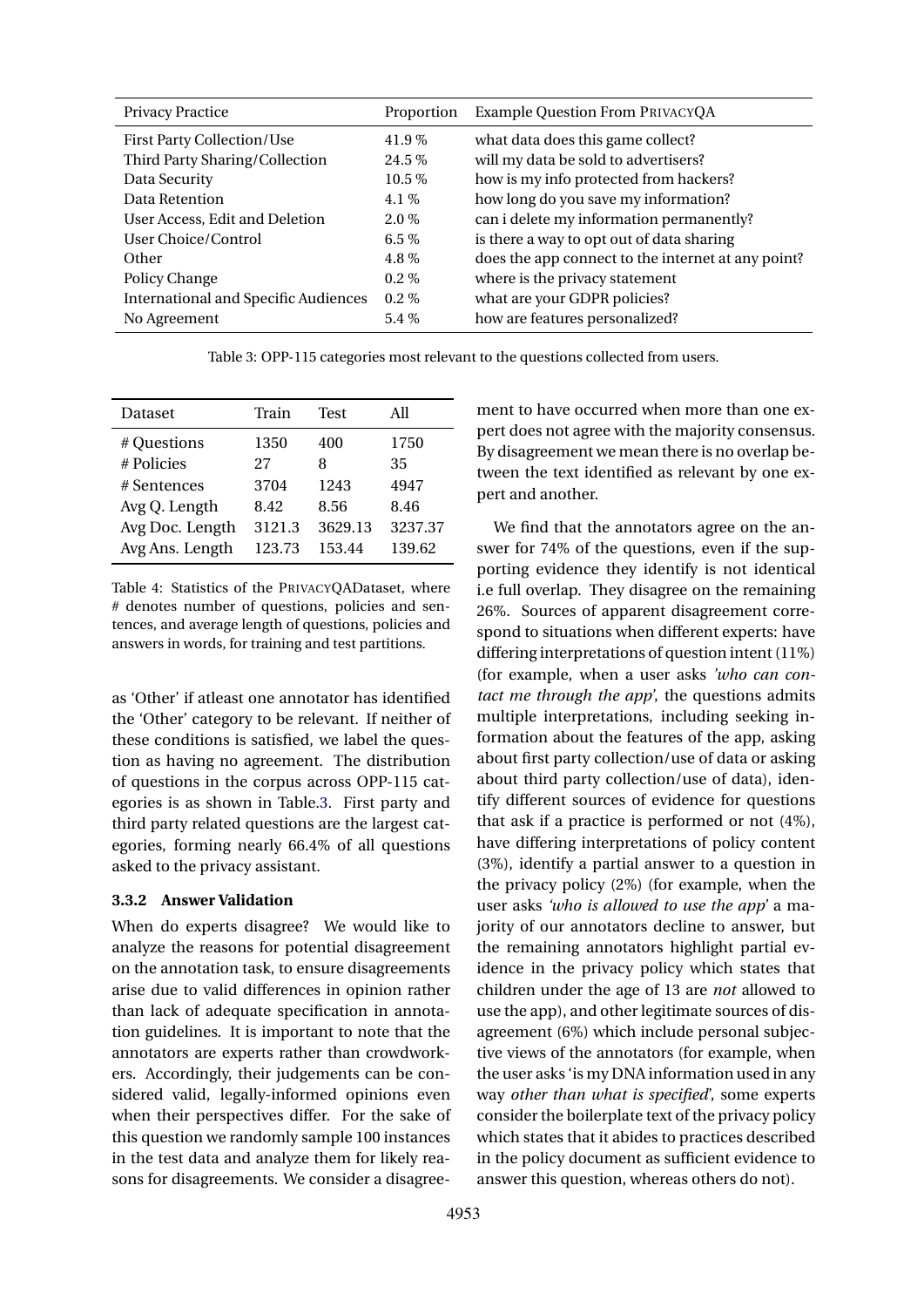<span id="page-5-3"></span>

|                 | Acc.  | P     | R    | F1   |
|-----------------|-------|-------|------|------|
| Majority        | 24.75 | 24.75 | 100  | 39.6 |
| <b>SVM-BOW</b>  | 75.75 | 50.8  | 58.5 | 54.4 |
| $+$ LEN         | 76.75 | 52.7  | 57.5 | 55.0 |
| $+$ LEN $+$ POS | 77.0  | 53.2  | 58.5 | 55.7 |
| <b>CNN</b>      | 80.0  | 61.1  | 52.5 | 56.5 |
| <b>BERT</b>     | 81.15 | 62.6  | 62.6 | 62.6 |

Table 5: Classifier Performance (%) for answerability of questions. The Majority Class baseline always predicts that questions are unanswerable.

<span id="page-5-4"></span>

| Model          | Precision | Recall | F1    |
|----------------|-----------|--------|-------|
| No Answer (NA) | 28.0%     | 28.0%  | 28.0% |
| Word Count -2  | 24.0%     | 16.4%  | 19.4% |
| Word Count -3  | 21.8%     | 17.8%  | 19.6% |
| Word Count -5  | 18.1%     | 20.3%  | 19.2% |
| <b>BERT</b>    | 44.2%     | 34.8%  | 39.0% |
| BERT + Unans.  | 44.3%     | 36.1%  | 39.8% |
| Human          | 68.8%     | 69.0%  | 68.9% |

Table 6: Performance of baselines on PRIVACYQA dataset.

# **4 Experimental Setup**

We evaluate the ability of machine learning methods to identify relevant evidence for questions in the privacy domain. $13$  We establish baselines for the subtask of deciding on the answerability ([§4.1\)](#page-5-1) of a question, as well as the overall task of identifying evidence for questions from policies ([§4.2\)](#page-6-0). We describe aspects of the question that can render it unanswerable within the privacy domain ([§5.2\)](#page-7-0).

#### <span id="page-5-1"></span>**4.1 Answerability Identification Baselines**

We define answerability identification as a binary classification task, evaluating model ability to predict if a question can be answered, given a question in isolation. This can serve as a prior for downstream question-answering. We describe three baselines on the answerability task, and find they considerably improve performance over a majority-class baseline.

**SVM**: We define 3 sets of features to characterize each question. The first is a simple bag-ofwords set of features over the question (SVM-BOW), the second is bag-of-words features of

<span id="page-5-5"></span>

| <b>Privacy Practice</b> | NA   | <b>BERT-U</b> | Human |
|-------------------------|------|---------------|-------|
| <b>First Party</b>      | 0.22 | 0.36          | 0.67  |
| <b>Third Party</b>      | 0.10 | 0.26          | 0.61  |
| Data Security           | 0.24 | 0.42          | 0.74  |
| Data Retention          | 0.02 | 0.33          | 0.67  |
| User Access             | 0.07 | 0.32          | 0.66  |
| <b>User Choice</b>      | 0.35 | 0.41          | 0.65  |
| Other                   | 0.44 | 0.45          | 0.72  |

Table 7: Stratification of classifier performance by OPP-115 category of questions.

|                             | <b>BERT</b> |
|-----------------------------|-------------|
| # Answerability Mistakes    | 137         |
| % Answerable ->Unanswerable | 124         |
| % Unanswerable ->Answerable | 13          |
| Out-of-scope                | 2           |
| Subjective                  | 46          |
| <b>Policy Silent</b>        | 19          |
| Unexpected                  | 6           |

Table 8: Analysis of BERT performance at identifying answerability. The majority of mistakes made by BERT are answerable Questions identified as unanswerable. These answerable questions are further analyzed along the factors of scope, subjectivity, presence of answer and whether the question could be anticipated.

the question as well as length of the question in words (SVM-BOW + LEN), and lastly we extract bag-of-words features, length of the question in words as well as part-of-speech tags for the question (SVM-BOW + LEN + POS). This results in vectors of 200, 201 and 228 dimensions respectively, which are provided to an SVM with a linear kernel.

**CNN**: We utilize a CNN neural encoder for answerability prediction. We use GloVe word embeddings [\(Pennington et al.,](#page-10-18) [2014\)](#page-10-18), and a filter size of 5 with 64 filters to encode questions.

**BERT**: BERT [\(Devlin et al.,](#page-8-12) [2018\)](#page-8-12) is a bidirectional transformer-based language-model [\(Vaswani et al.,](#page-10-19) [2017\)](#page-10-19). $^{14}$  $^{14}$  $^{14}$  We fine-tune BERT-base on our binary answerability identification task with a learning rate of 2e-5 for 3 epochs, with a maximum sequence length of 128.

<span id="page-5-0"></span><sup>&</sup>lt;sup>13</sup>The task of evidence identification can serve as a first step for future question answering systems, that can further learn to form abstractive summaries when required based on identifying relevant evidence.

<span id="page-5-2"></span><sup>14</sup>We utilize the HuggingFace implementtation available at [https://github.com/huggingface/](https://github.com/huggingface/pytorch-transformers) [pytorch-transformers](https://github.com/huggingface/pytorch-transformers)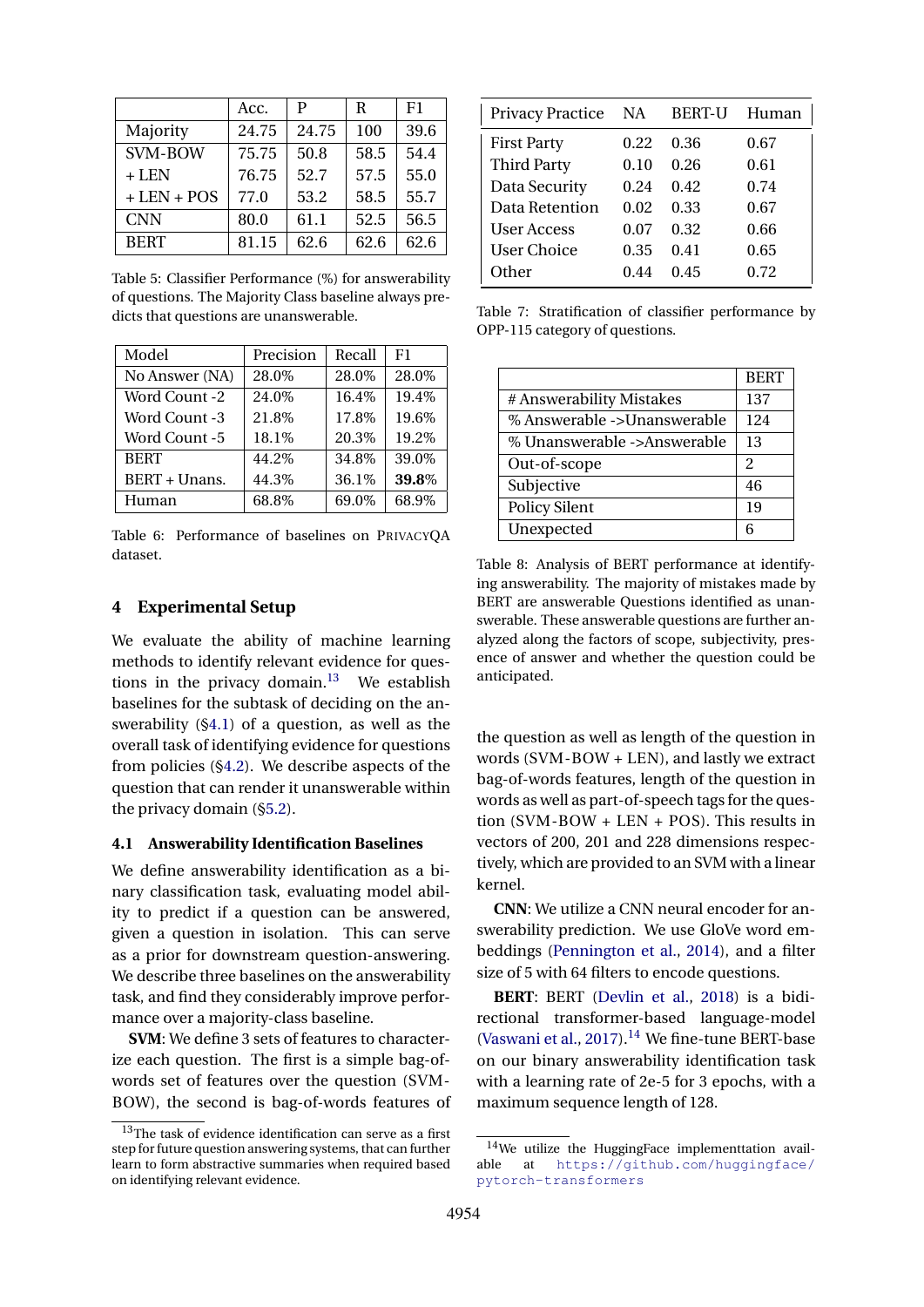## <span id="page-6-0"></span>**4.2 Privacy Question Answering**

Our goal is to identify evidence within a privacy policy for questions asked by a user. This is framed as an answer sentence selection task, where models identify a set of evidence sentences from all candidate sentences in each policy.

### **4.2.1 Evaluation Metric**

Our evaluation metric for answer-sentence selection is sentence-level F1, implemented similar to [\(Choi et al.,](#page-8-6) [2018;](#page-8-6) [Rajpurkar et al.,](#page-10-6) [2016\)](#page-10-6). Precision and recall are implemented by measuring the overlap between predicted sentences and sets of gold-reference sentences. We report the average of the maximum F1 from each n−1 subset, in relation to the heldout reference.

#### **4.2.2 Baselines**

We describe baselines on this task, including a human performance baseline.

**No-Answer Baseline (NA)** : Most of the questions we receive are difficult to answer in a legally-sound way on the basis of information present in the privacy policy. We establish a simple baseline to quantify the effect of identifying every question as unanswerable.

**Word Count Baseline** : To quantify the effect of using simple lexical matching to answer the questions, we retrieve the top candidate policy sentences for each question using a word count baseline [\(Yang et al.,](#page-10-20) [2015\)](#page-10-20), which counts the number of question words that also appear in a sentence. We include the top 2, 3 and 5 candidates as baselines.

**BERT**: We implement two BERT-based baselines [\(Devlin et al.,](#page-8-12) [2018\)](#page-8-12) for evidence identification. First, we train BERT on each query-policy sentence pair as a binary classification task to identify if the sentence is evidence for the question or not (BERT). We also experiment with a two-stage classifier, where we separately train the model on questions only to predict answerability. At inference time, if the answerable classifier predicts the question is answerable, the evidence identification classifier produces a set of candidate sentences (BERT + UNANSWERABLE).

**Human Performance**: We pick each reference answer provided by an annotator, and compute the F1 with respect to the remaining references, as described in section 4.2.1. Each reference answer is treated as the prediction, and the remain-

ing n-1 answers are treated as the gold reference. The average of the maximum F1 across all reference answers is computed as the human baseline.

# **5 Results and Discussion**

The results of the answerability baselines are presented in Table [5,](#page-5-3) and on answer sentence selection in Table [6.](#page-5-4) We observe that BERT exhibits the best performance on a binary answerability identification task. However, most baselines considerably exceed the performance of a majority-class baseline. This suggests considerable information in the question, indicating it's possible answerability within this domain.

Table[.6](#page-5-4) describes the performance of our baselines on the answer sentence selection task. The No-answer (NA) baseline performs at 28 F1, providing a lower bound on performance at this task. We observe that our best-performing baseline, BERT + UNANSWERABLE achieves an F1 of 39.8. This suggest that BERT is capable of making some progress towards answering questions in this difficult domain, while still leaving considerable headroom for improvement to reach human performance. BERT + UNANSWERABLE performance suggests that incorporating information about answerability can help in this difficult domain. We examine this challenging phenomena of unanswerability further in Section **??**.

#### **5.1 Error Analysis**

Disagreements are analyzed based on the OPP-115 categories of each question (Table[.7\)](#page-5-5). We compare our best performing BERT variant against the NA model and human performance. We observe significant room for improvement across all categories of questions but especially for first party, third party and data retention categories.

We analyze the performance of our strongest BERT variant, to identify classes of errors and directions for future improvement (Table.8). We observe that a majority of answerability mistakes made by the BERT model are questions which are in fact answerable, but are identified as unanswerable by BERT. We observe that BERT makes 124 such mistakes on the test set. We collect expert judgments on relevance, subjectivity , silence and information about how likely the question is to be answered from the privacy pol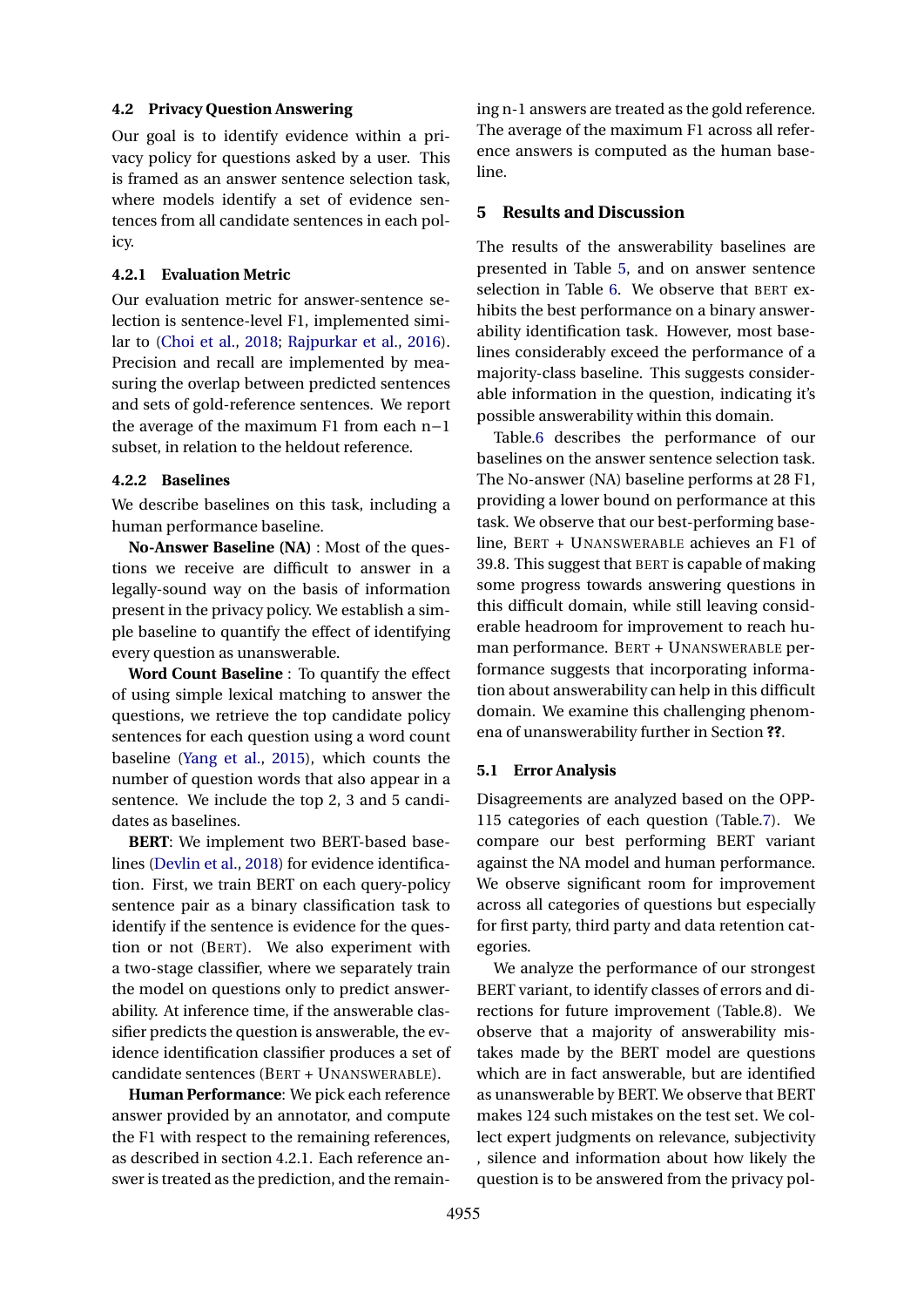icy from our experts. We find that most of these mistakes are relevant questions. However many of them were identified as subjective by the annotators, and at least one annotator marked 19 of these questions as having no answer within the privacy policy. However, only 6 of these questions were unexpected or do not usually have an answer in privacy policies. These findings suggest that a more nuanced understanding of answerability might help improve model performance in his challenging domain.

## <span id="page-7-0"></span>**5.2 What makes Questions Unanswerable?**

We further ask legal experts to identify potential causes of unanswerability of questions. This analysis has considerable implications. While past work [\(Rajpurkar et al.,](#page-10-7) [2018\)](#page-10-7) has treated unanswerable questions as homogeneous, a question answering system might wish to have different treatments for different categories of 'unanswerable' questions. The following factors were identified to play a role in unanswerability:

- **Incomprehensibility**: If a question is incomprehensible to the extent that its meaning is not intelligible.
- **Relevance**: Is this question in the scope of what could be answered by reading the privacy policy.
- **Ill-formedness**: Is this question ambiguous or vague. An ambiguous statement will typically contain expressions that can refer to multiple potential explanations, whereas a vague statement carries a concept with an unclear or soft definition.
- **Silence**: Other policies answer this type of question but this one does not.
- **Atypicality**: The question is of a nature such that it is unlikely for any policy policy to have an answer to the question.

Our experts attempt to identify the different 'unanswerable' factors for all 573 such questions in the corpus. 4.18% of the questions were identified as being incomprehensible (for example, 'any difficulties to occupy the privacy assistant'). Amongst the comprehendable questions, 50% were identified as likely to have an answer within the privacy policy, 33.1% were identified as being privacy-related questions but not within the scope of a privacy policy (e.g., *'has Viber had any*

*privacy breaches in the past?'*) and 16.9% of questions were identified as completely out-of-scope (e.g., *''will the app consume much space?'*). In the questions identified as relevant, 32% were illformed questions that were phrased by the user in a manner considered vague or ambiguous. Of the questions that were both relevant as well as 'well-formed', 95.7% of the questions were not answered by the policy in question but it was reasonable to expect that a privacy policy would contain an answer. The remaining 4.3% were described as reasonable questions, but of a nature generally not discussed in privacy policies. This suggests that the answerability of questions over privacy policies is a complex issue, and future systems should consider each of these factors when serving user's information seeking intent.

We examine a large-scale dataset of "natural" unanswerable questions [\(Kwiatkowski et al.,](#page-9-21) [2019\)](#page-9-21) based on real user search engine queries to identify if similar unanswerability factors exist. It is important to note that these questions have previously been filtered, according to a criteria for bad questions defined as "(questions that are) ambiguous, incomprehensible, dependent on clear false presuppositions, opinion-seeking, or not clearly a request for factual information." Annotators made the decision based on the content of the question without viewing the equivalent Wikipedia page. We randomly sample 100 questions from the development set which were identified as unanswerable, and find that 20% of the questions are not questions (e.g., "all I want for christmas is you mariah carey tour"). 12% of questions are unlikely to ever contain an answer on Wikipedia, corresponding closely to our atypicality category. 3% of questions are unlikely to have an answer anywhere (e.g., 'what guides Santa home after he has delivered presents?'). 7% of questions are incomplete or open-ended (e.g., 'the south west wind blows across nigeria between'). 3% of questions have an unresolvable coreference (e.g., 'how do i get to Warsaw Missouri from here'). 4% of questions are vague, and a further 7% have unknown sources of error. 2% still contain false presuppositions (e.g., 'what is the only fruit that does not have seeds?') and the remaining 42% do not have an answer within the document. This reinforces our belief that though they have been understudied in past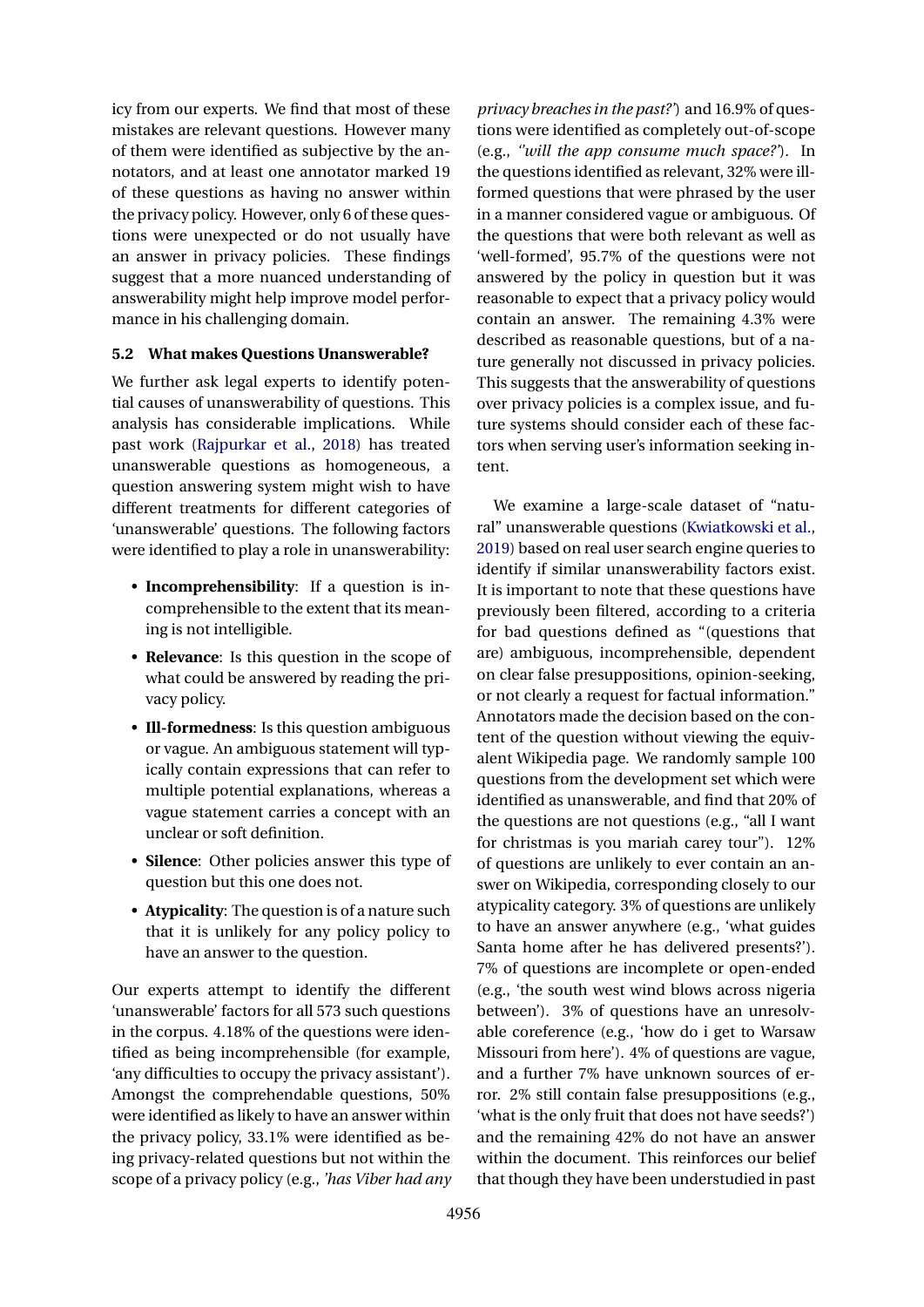work, any question answering system interacting with real users should expect to receive such unanticipated and unanswerable questions.

# **6 Conclusion**

We present PRIVACYQA, the first significant corpus of privacy policy questions and more than 3500 expert annotations of relevant answers. The goal of this work is to promote questionanswering research in the specialized privacy domain, where it can have large real-world impact. Strong neural baselines on PRIVACYQA achieve a performance of only 39.8 F1 on this corpus, indicating considerable room for future research. Further, we shed light on several important considerations that affect the *answerability* of questions. We hope this contribution leads to multidisciplinary efforts to precisely understand user intent and reconcile it with information in policy documents, from both the privacy and NLP communities.

# **Acknowledgements**

This research was supported in part by grants from the National Science Foundation Secure and Trustworthy Computing program (CNS-1330596, CNS-1330214, CNS-15-13957, CNS-1801316, CNS-1914486, CNS-1914444) and a DARPA Brandeis grant on Personalized Privacy Assistants (FA8750-15-2-0277). The US Government is authorized to reproduce and distribute reprints for Governmental purposes not withstanding any copyright notation. The views and conclusions contained herein are those of the authors and should not be interpreted as necessarily representing the official policies or endorsements, either expressed or implied, of the NSF, DARPA, or the US Government. The authors would like to extend their gratitude to Elias Wright, Gian Mascioli, Kiara Pillay, Harrison Kay, Eliel Talo, Alexander Fagella and N. Cameron Russell for providing their valuable expertise and insight to this effort. The authors are also grateful to Eduard Hovy, Lorrie Cranor, Florian Schaub, Joel Reidenberg, Aditya Potukuchi and Igor Shalyminov for helpful discussions related to this work, and to the three anonymous reviewers of this draft for their constructive feedback. Finally, the authors would like to thank all crowdworkers who consented to participate in this study.

# **References**

- <span id="page-8-4"></span>Carole Cadwalladr and Emma Graham-Harrison. 2018. Revealed: 50 million facebook profiles harvested for cambridge analytica in major data breach. *The Guardian*, 17.
- <span id="page-8-1"></span>Fred H Cate. 2010. The limits of notice and choice. *IEEE Security & Privacy*, 8(2).
- <span id="page-8-6"></span>Eunsol Choi, He He, Mohit Iyyer, Mark Yatskar, Wentau Yih, Yejin Choi, Percy Liang, and Luke Zettlemoyer. 2018. Quac: Question answering in context. *arXiv preprint arXiv:1808.07036*.
- <span id="page-8-5"></span>Lorrie Faith Cranor. 2003. P3p: Making privacy policies more useful. *IEEE Security & Privacy*, 99(6):50–55.
- <span id="page-8-2"></span>Lorrie Faith Cranor. 2012. Necessary but not sufficient: Standardized mechanisms for privacy notice and choice. *J. on Telecomm. & High Tech. L.*, 10:273.
- <span id="page-8-11"></span>SS Deeb. 2005. The molecular basis of variation in human color vision. *Clinical genetics*, 67(5):369– 377.
- <span id="page-8-12"></span>Jacob Devlin, Ming-Wei Chang, Kenton Lee, and Kristina Toutanova. 2018. Bert: Pre-training of deep bidirectional transformers for language understanding. *arXiv preprint arXiv:1810.04805*.
- <span id="page-8-7"></span>Phong-Khac Do, Huy-Tien Nguyen, Chien-Xuan Tran, Minh-Tien Nguyen, and Minh-Le Nguyen. 2017. Legal question answering using ranking svm and deep convolutional neural network. *arXiv preprint arXiv:1703.05320*.
- <span id="page-8-0"></span>Federal Trade Commission. 1998. Privacy online: A report to congress. *Washington, DC, June*, pages 10–11.
- <span id="page-8-9"></span>Minwei Feng, Bing Xiang, Michael R Glass, Lidan Wang, and Bowen Zhou. 2015. Applying deep learning to answer selection: A study and an open task. *arXiv preprint arXiv:1508.01585*.
- <span id="page-8-8"></span>Anette Frank, Hans-Ulrich Krieger, Feiyu Xu, Hans Uszkoreit, Berthold Crysmann, Brigitte Jörg, and Ulrich Schäfer. 2007. Question answering from structured knowledge sources. *Journal of Applied Logic*, 5(1):20–48.
- <span id="page-8-10"></span>Matthias Gallé, Athena Christofi, and Hady Elsahar. 2019. The case for a gdpr-specific annotated dataset of privacy policies. *AAAI Symposium on Privacy-Enhancing AI and HLT Technologies*.
- <span id="page-8-3"></span>Joshua Gluck, Florian Schaub, Amy Friedman, Hana Habib, Norman Sadeh, Lorrie Faith Cranor, and Yuvraj Agarwal. 2016. How short is too short? implications of length and framing on the effectiveness of privacy notices. In *12th Symposium on Usable Privacy and Security (SOUPS)*, pages 321–340.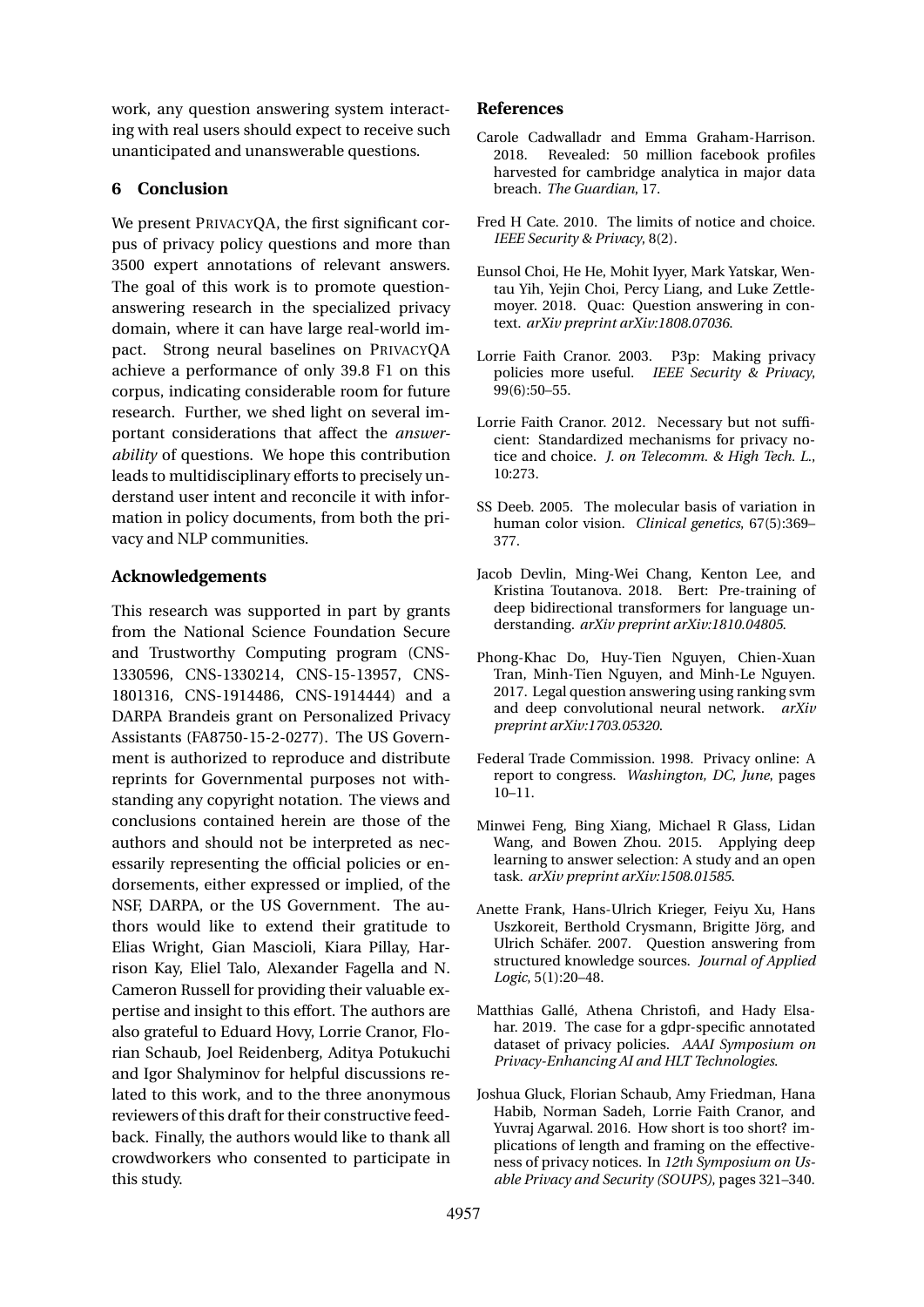- <span id="page-9-19"></span>Suchin Gururangan, Swabha Swayamdipta, Omer Levy, Roy Schwartz, Samuel Bowman, and Noah A. Smith. 2018. [Annotation artifacts in natural lan](https://doi.org/10.18653/v1/N18-2017)[guage inference data.](https://doi.org/10.18653/v1/N18-2017) In *Proceedings of the 2018 Conference of the North American Chapter of the Association for Computational Linguistics: Human Language Technologies, Volume 2 (Short Papers)*, pages 107–112, New Orleans, Louisiana. Association for Computational Linguistics.
- <span id="page-9-9"></span>Hamza Harkous, Kassem Fawaz, Rémi Lebret, Florian Schaub, Kang G Shin, and Karl Aberer. 2018. Polisis: Automated analysis and presentation of privacy policies using deep learning. *arXiv preprint arXiv:1802.02561*.
- <span id="page-9-11"></span>Karl Moritz Hermann, Tomas Kocisky, Edward Grefenstette, Lasse Espeholt, Will Kay, Mustafa Suleyman, and Phil Blunsom. 2015. Teaching machines to read and comprehend. In *Advances in Neural Information Processing Systems*, pages 1693–1701.
- <span id="page-9-1"></span>Priyank Jain, Manasi Gyanchandani, and Nilay Khare. 2016. Big data privacy: a technological perspective and review. *Journal of Big Data*, 3(1):25.
- <span id="page-9-10"></span>Mandar Joshi, Eunsol Choi, Daniel S Weld, and Luke Zettlemoyer. 2017. Triviaqa: A large scale distantly supervised challenge dataset for reading comprehension. *arXiv preprint arXiv:1705.03551*.
- <span id="page-9-18"></span>Divyansh Kaushik and Zachary C. Lipton. 2018. [How](https://www.aclweb.org/anthology/D18-1546) [much reading does reading comprehension re](https://www.aclweb.org/anthology/D18-1546)[quire? a critical investigation of popular bench](https://www.aclweb.org/anthology/D18-1546)[marks.](https://www.aclweb.org/anthology/D18-1546) In *Proceedings of the 2018 Conference on Empirical Methods in Natural Language Processing*, pages 5010–5015, Brussels, Belgium. Association for Computational Linguistics.
- <span id="page-9-4"></span>Patrick Gage Kelley, Joanna Bresee, Lorrie Faith Cranor, and Robert W Reeder. 2009. A nutrition label for privacy. In *Proceedings of the 5th Symposium on Usable Privacy and Security*, page 4. ACM.
- <span id="page-9-13"></span>Mi-Young Kim, Ying Xu, and Randy Goebel. 2015. Applying a convolutional neural network to legal question answering. In *JSAI International Symposium on Artificial Intelligence*, pages 282–294. Springer.
- <span id="page-9-16"></span>Tomáš Kočiský, Jonathan Schwarz, Phil Blunsom, Chris Dyer, Karl Moritz Hermann, Gáabor Melis, and Edward Grefenstette. 2018. The narrativeqa reading comprehension challenge. *Transactions of the Association of Computational Linguistics*, 6:317–328.
- <span id="page-9-21"></span>Tom Kwiatkowski, Jennimaria Palomaki, Olivia Rhinehart, Michael Collins, Ankur Parikh, Chris Alberti, Danielle Epstein, Illia Polosukhin, Matthew Kelcey, Jacob Devlin, et al. 2019. Natural questions: a benchmark for question answering research.
- <span id="page-9-3"></span>Pedro Giovanni Leon, Ashwini Rao, Florian Schaub, Abigail Marsh, Lorrie Faith Cranor, and Norman Sadeh. 2015. Privacy and behavioral advertising: Towards meeting usersâ $\tilde{A}Z$  preferences. In *Symposium on usable privacy and security (SOUPS)*.
- <span id="page-9-6"></span>Frederick Liu, Shomir Wilson, Florian Schaub, and Norman Sadeh. 2016. Analyzing vocabulary intersections of expert annotations and topic models for data practices in privacy policies. In *2016 AAAI Fall Symposium Series*.
- <span id="page-9-14"></span>Yi-Hung Liu, Yen-Liang Chen, and Wu-Liang Ho. 2015. Predicting associated statutes for legal problems. *Information Processing & Management*, 51(1):194–211.
- <span id="page-9-2"></span>Aleecia M McDonald and Lorrie Faith Cranor. 2008. The cost of reading privacy policies. *ISJLP*, 4:543.
- <span id="page-9-5"></span>Anca Micheti, Jacquelyn Burkell, and Valerie Steeves. 2010. Fixing broken doors: Strategies for drafting privacy policies young people can understand. *Bulletin of Science, Technology & Society*, 30(2):130–143.
- <span id="page-9-15"></span>Diego Mollá and José Luis Vicedo. 2007. Question answering in restricted domains: An overview. *Computational Linguistics*, 33(1):41–61.
- <span id="page-9-12"></span>Alfredo Monroy, Hiram Calvo, and Alexander Gelbukh. 2009. Nlp for shallow question answering of legal documents using graphs. *Computational Linguistics and Intelligent Text Processing*, pages 498–508.
- <span id="page-9-8"></span>Kanthashree Mysore Sathyendra, Shomir Wilson, Florian Schaub, Sebastian Zimmeck, and Norman Sadeh. 2017. Identifying the provision of choices in privacy policy text. In *Proceedings of the 2017 Conference on Empirical Methods in Natural Language Processing*, pages 2774–2779, Copenhagen, Denmark. Association for Computational Linguistics.
- <span id="page-9-20"></span>Aakanksha Naik, Abhilasha Ravichander, Norman Sadeh, Carolyn Rose, and Graham Neubig. 2018. [Stress test evaluation for natural language infer](https://www.aclweb.org/anthology/C18-1198)[ence.](https://www.aclweb.org/anthology/C18-1198) In *Proceedings of the 27th International Conference on Computational Linguistics*, pages 2340– 2353, Santa Fe, New Mexico, USA. Association for Computational Linguistics.
- <span id="page-9-17"></span>Tri Nguyen, Mir Rosenberg, Xia Song, Jianfeng Gao, Saurabh Tiwary, Rangan Majumder, and Li Deng. 2016. Ms marco: A human generated machine reading comprehension dataset. *arXiv preprint arXiv:1611.09268*.
- <span id="page-9-0"></span>OCDE OECD. 2004. The oecd principles of corporate governance. *Contaduría y Administración*, (216).
- <span id="page-9-7"></span>Alessandro Oltramari, Dhivya Piraviperumal, Florian Schaub, Shomir Wilson, Sushain Cherivirala, Thomas B Norton, N Cameron Russell, Peter Story, Joel Reidenberg, and Norman Sadeh. 2017.